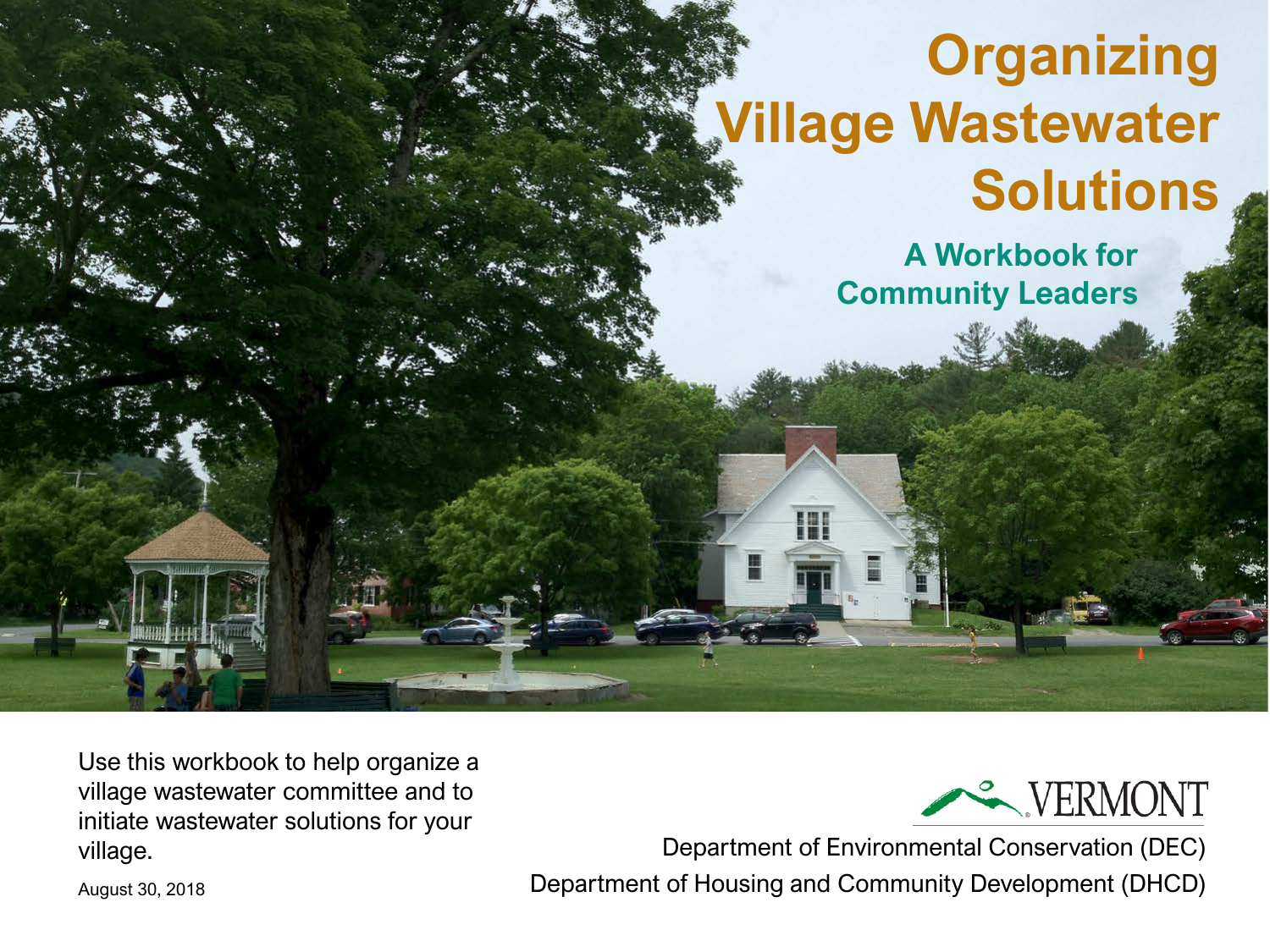# **Getting Organized**

| <b>THINGS YOU CAN DO TO START:</b>                                |
|-------------------------------------------------------------------|
| Form a diverse and committed wastewater committee                 |
| Have the committee formally created or endorsed by the            |
| Selectboard                                                       |
| Include a member of the selectboard, planning commission or       |
| other town official/staff on the committee                        |
| Address village wastewater needs in the town plan                 |
| Have the town plan approved by the regional planning              |
| commission with a confirmed planning process                      |
| Establish a town planning fund that will allow you to match state |
| grant funds                                                       |
| Form a community vision for what you want your village to be      |
| Obtain Village Center designation from the state                  |
| Conduct a survey of village residents, businesses and property    |
| owners to understand their water/ wastewater needs and            |
| concerns                                                          |
| Write a short statement articulating why you need wastewater      |
| solutions and use it for outreach and grant applications          |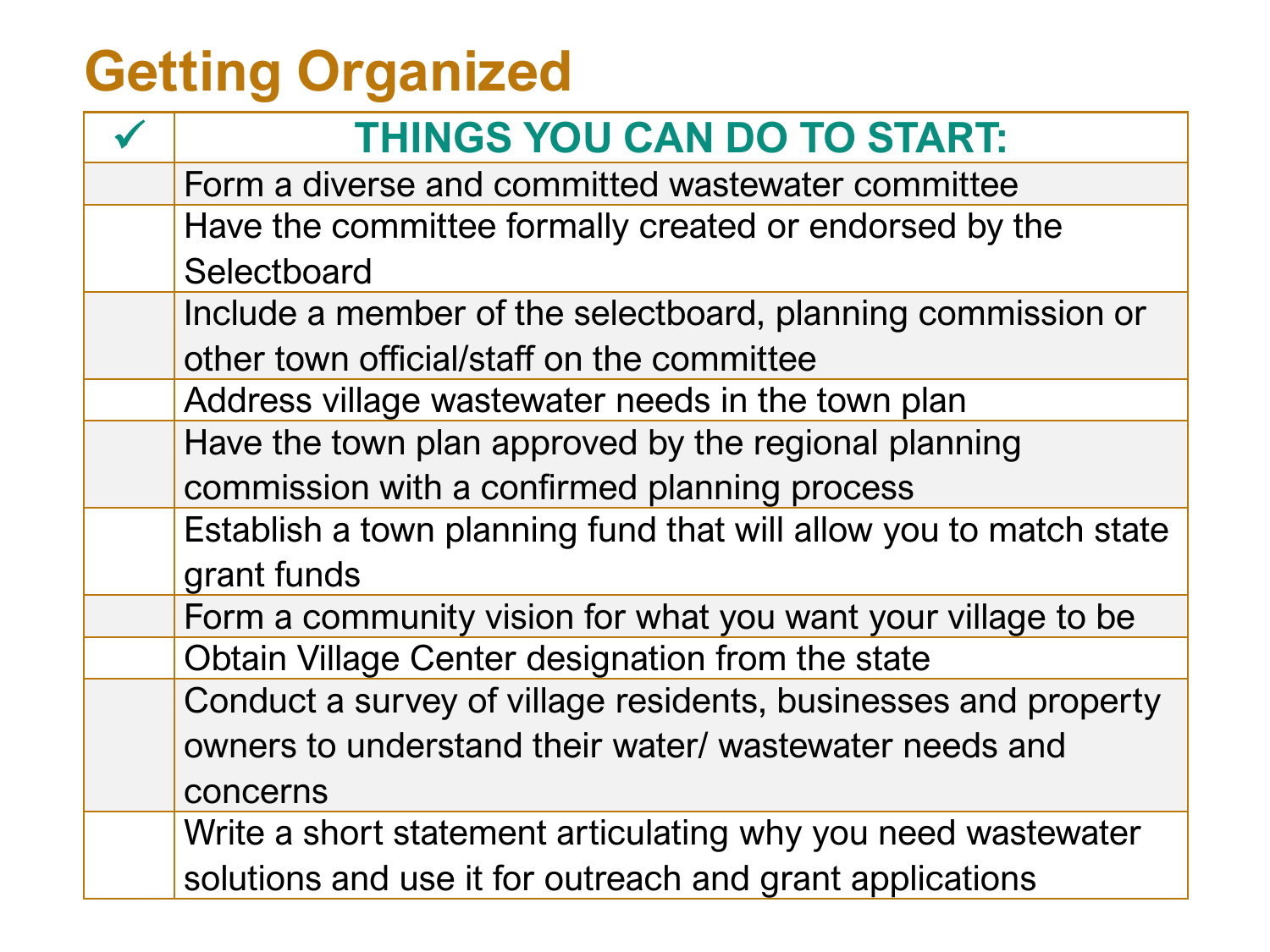# **Getting Organized**

#### **An effective wastewater committee includes different types of people with diverse skills and traits:**

- $\Box$  organized
- $\Box$  enthusiastic
- $\Box$  has a stake in finding solutions
- has no stake in a solution
- $\Box$  has time
- $\square$  persuasive
- well-connected in community
- provokes and questions
- has relevant knowledge
- has an official role in the town

 $\frac{1}{2}$  , which is the set of the set of the set of the set of the set of the set of the set of the set of the set of the set of the set of the set of the set of the set of the set of the set of the set of the set of th

 $\Box$  Other characteristics you need:

#### **Wastewater Advisory Committee for Warren Village**

a.k.a. the "sewer rats," achieved successful wastewater solutions through community involvement.

- Created by selectboard
- Included several village residents, a selectboard member and town staff
- Included some members who were wary of the project
- **Door to door surveys to** learn about wastewater needs and issues
- Kept survey and property information confidential
- Informed townspeople about the importance of wastewater treatment and the proposed solutions
- Held neighborhood pot lucks and other outreach to discuss results of studies



Wastewater management in Warren Village now includes a large shared system at the elementary school, two smaller shared systems, and some individual systems.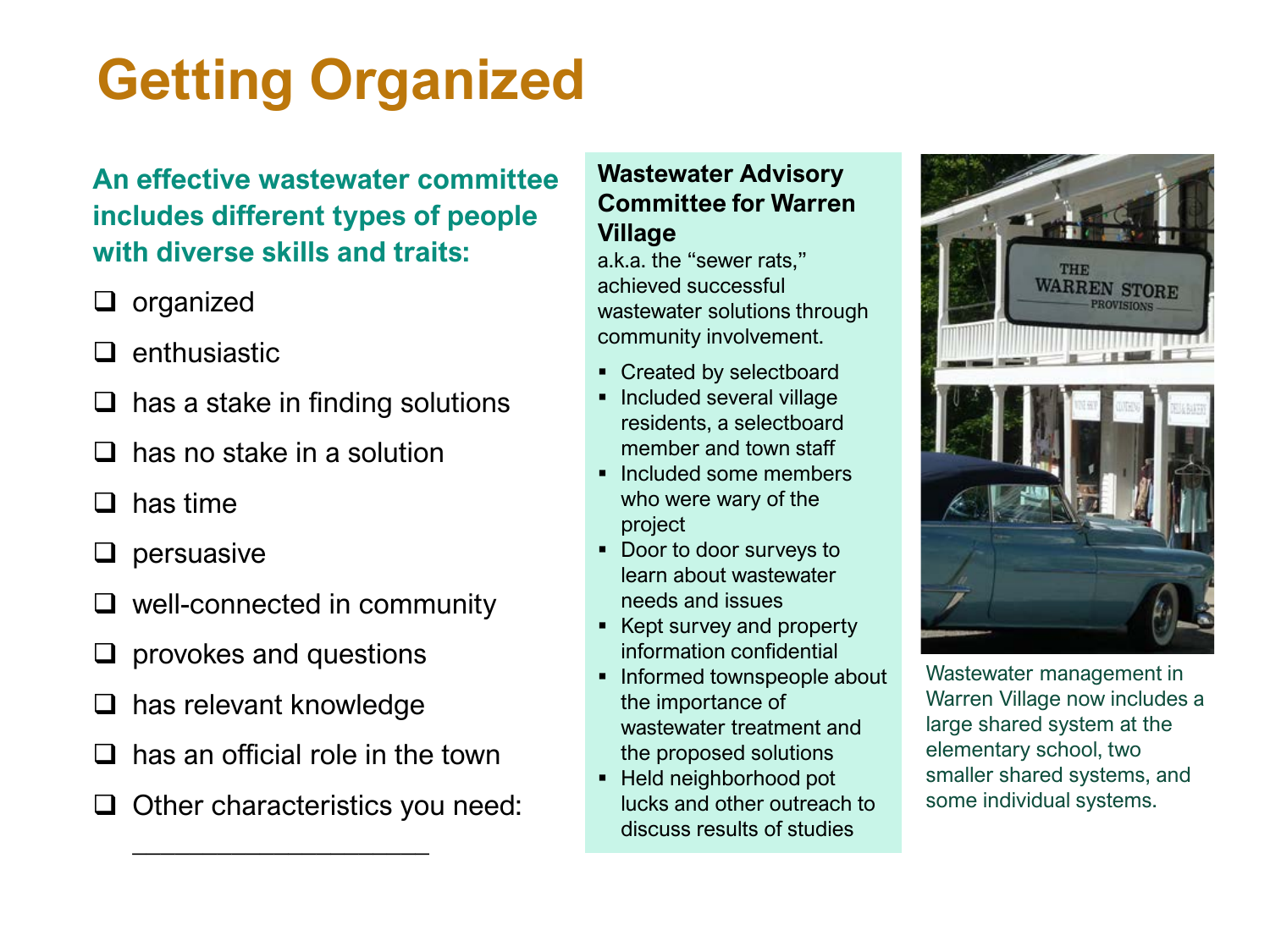# **What are Your Community Goals?**



Rochester invested in a soil-based wastewater system that supports business and homes in the village center

- $\Box$  Revitalize village businesses
- $\Box$  Redevelop and reuse existing buildings
- Improve housing options
- **Enable new development on** vacant sites
- $\Box$  Retain value of existing homes and businesses
- $\Box$  Protect existing drinking water supplies
- $\square$  Eliminate wastewater releases into river/lake/groundwater
- Work together to solve wastewater problems
- Other: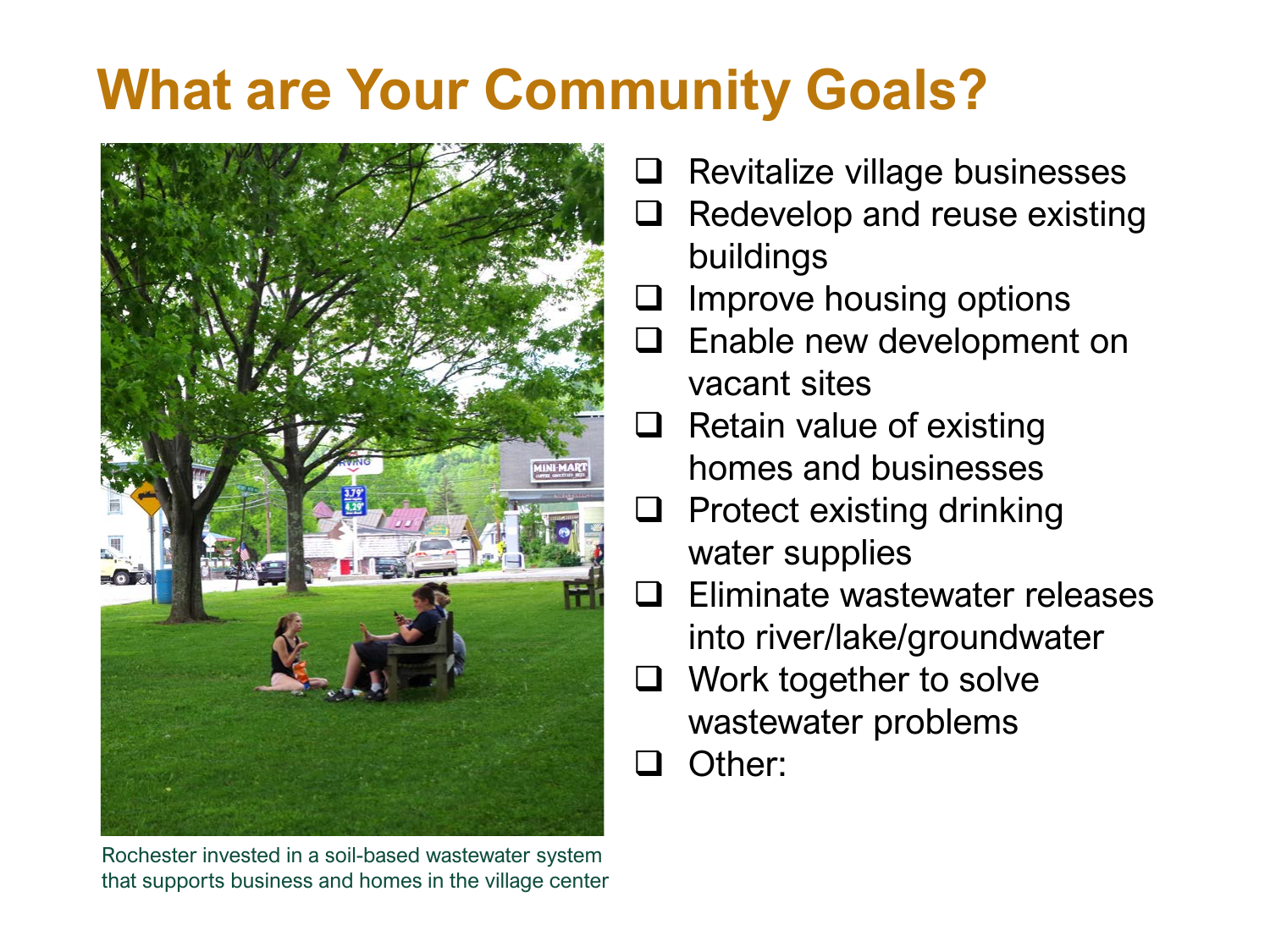### **Village Uses Now and in Future**

| <b>Use</b>                  | <b>Existing</b> | <b>Hope to</b><br>have | <b>Wastewater Needs</b>     |
|-----------------------------|-----------------|------------------------|-----------------------------|
| Single family<br>homes      |                 |                        | €                           |
| <b>Multifamily homes</b>    |                 |                        | 叠叠                          |
| Senior housing              |                 |                        | த்த                         |
| <b>General store</b>        |                 |                        | €                           |
| Cafe                        |                 |                        | 叠叠叠                         |
| <b>Bakery</b>               |                 |                        | 盛盛盛                         |
| <b>School lunch</b>         |                 |                        | 盛盛盛                         |
| <b>Restaurant</b>           |                 |                        | 叠叠叠                         |
| Pub & brewery               |                 |                        | $\circledast$ $\circledast$ |
| <b>Health care facility</b> |                 |                        | €                           |
| Hotel/motel                 |                 |                        | ඏි                          |
| Offices/bank                |                 |                        | 좋                           |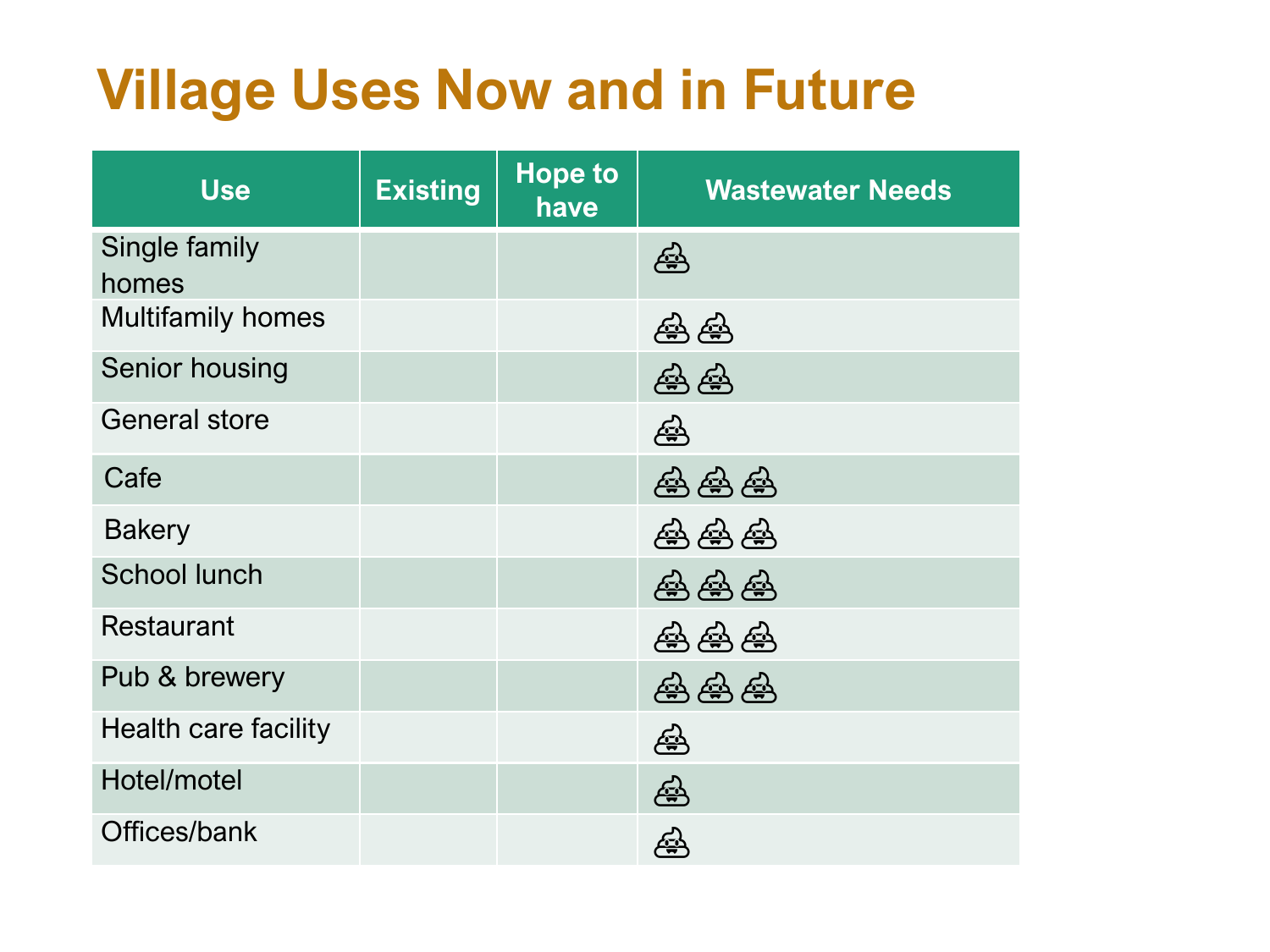# **Village Uses (continued)**

| <b>Use</b>                  | <b>Existing</b> | <b>Hope to</b><br>have | <b>Wastewater Needs</b> |
|-----------------------------|-----------------|------------------------|-------------------------|
| <b>Town hall</b>            |                 |                        | 盈                       |
| Library                     |                 |                        | €                       |
| <b>Community center</b>     |                 |                        | क्ल                     |
| <b>Gas station</b>          |                 |                        | €                       |
| <b>Retail</b>               |                 |                        | €                       |
| Light industrial            |                 |                        | 盈<br>∉                  |
| Food processing             |                 |                        | ුණු<br>受<br><u>443</u>  |
| <b>Public toilet/shower</b> |                 |                        | ذيته                    |
| <b>Other Uses:</b>          |                 |                        |                         |

 $\triangleq$  = Volume of wastewater likely to be generated by the use and needing treatment

**Vermont Wastewater System and Potable Water Supply Rules** - detail on the volume anticipated for permitting various uses. See tables on pages 66-72: **<http://dec.vermont.gov/sites/dec/files/documents/dec-wastewater-system-and-potable-water-supply-rules-2007-09-29.pdf>**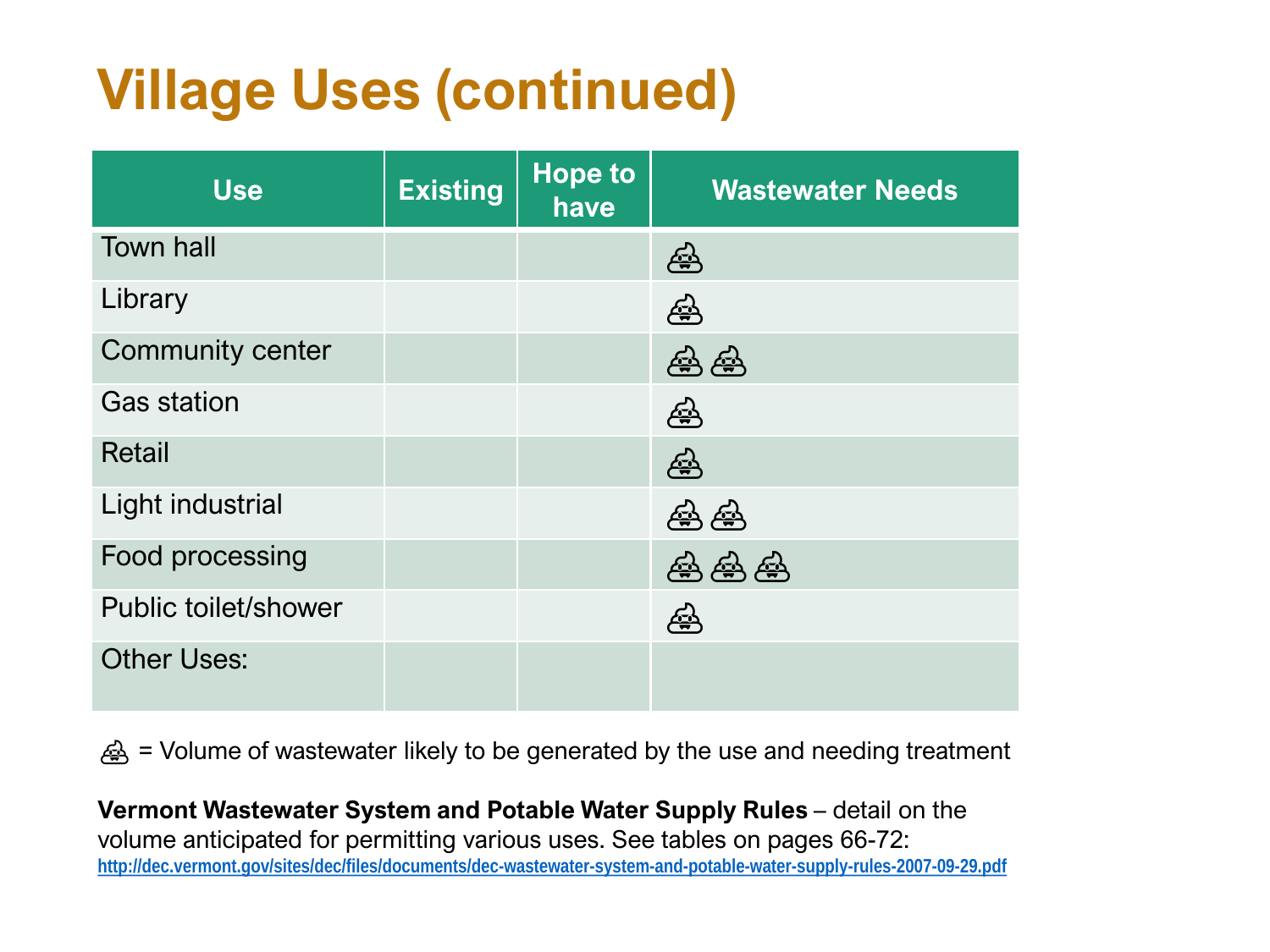# **Vision for the Future**



Waitsfield addressed village economic recovery and flood resilience in this community-driven master plan while implementing their wastewater solutions.

#### **Stimulate a community conversation:**

- $\Box$  Determine Strengths, Weaknesses, Opportunities and Threats
- $\Box$  Inventory and map what exists: businesses, homes, gathering places, vacant parcels & structures, building constraints, problem sites, etc.
- $\Box$  Map any future plans for the village: sidewalks, parks, public buildings, anticipated development, etc.
- $\Box$  Meet with property owners to determine their needs and aspirations
- $\Box$  Hold one or more public design and visioning workshops to generate concrete ideas for village improvements

Will you MAINTAIN, EVOLVE or TRANSFORM your village?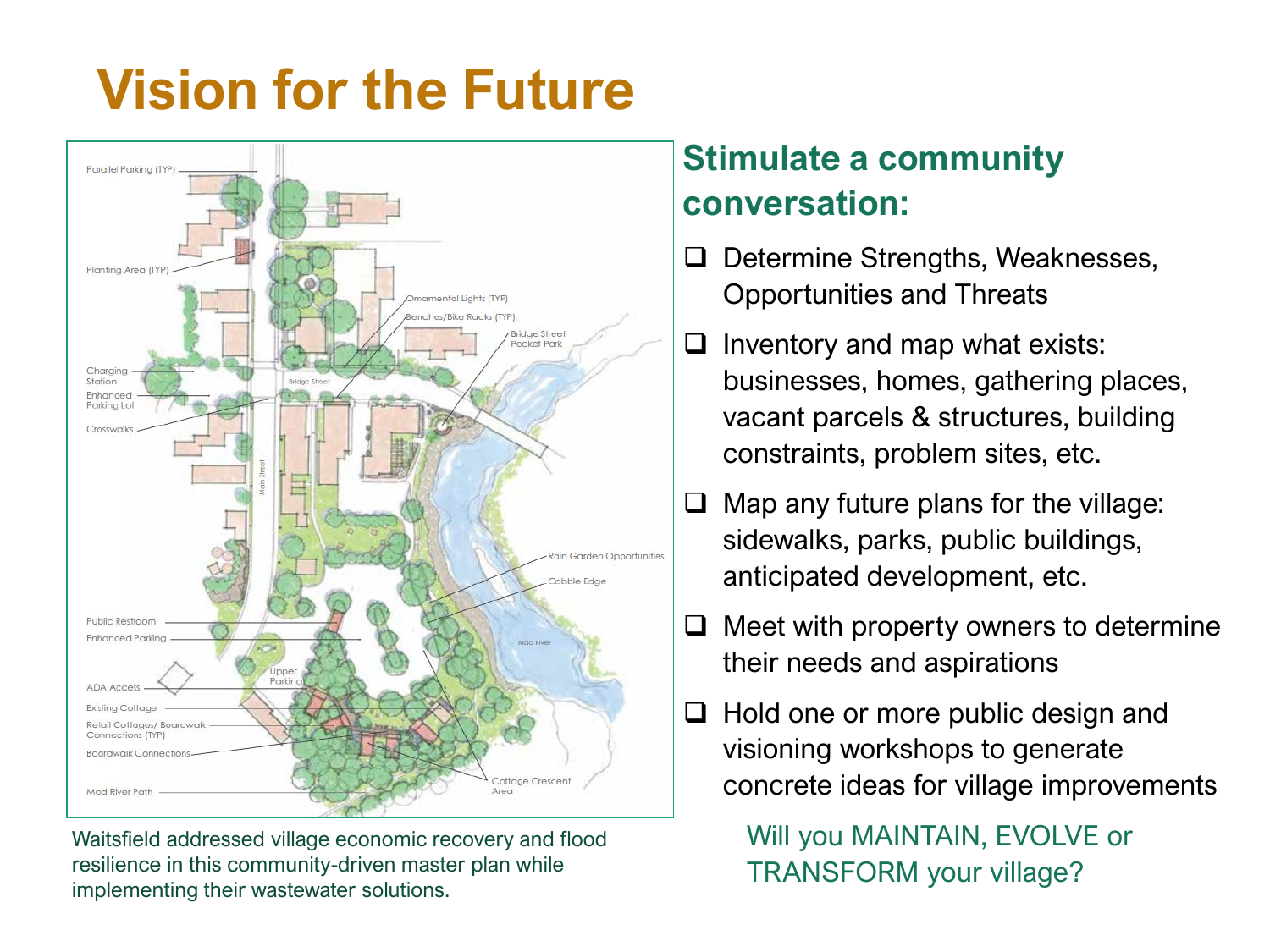#### **Path to Wastewater Solutions for Villages**

#### TYPICAL ENGINEERING STUDIES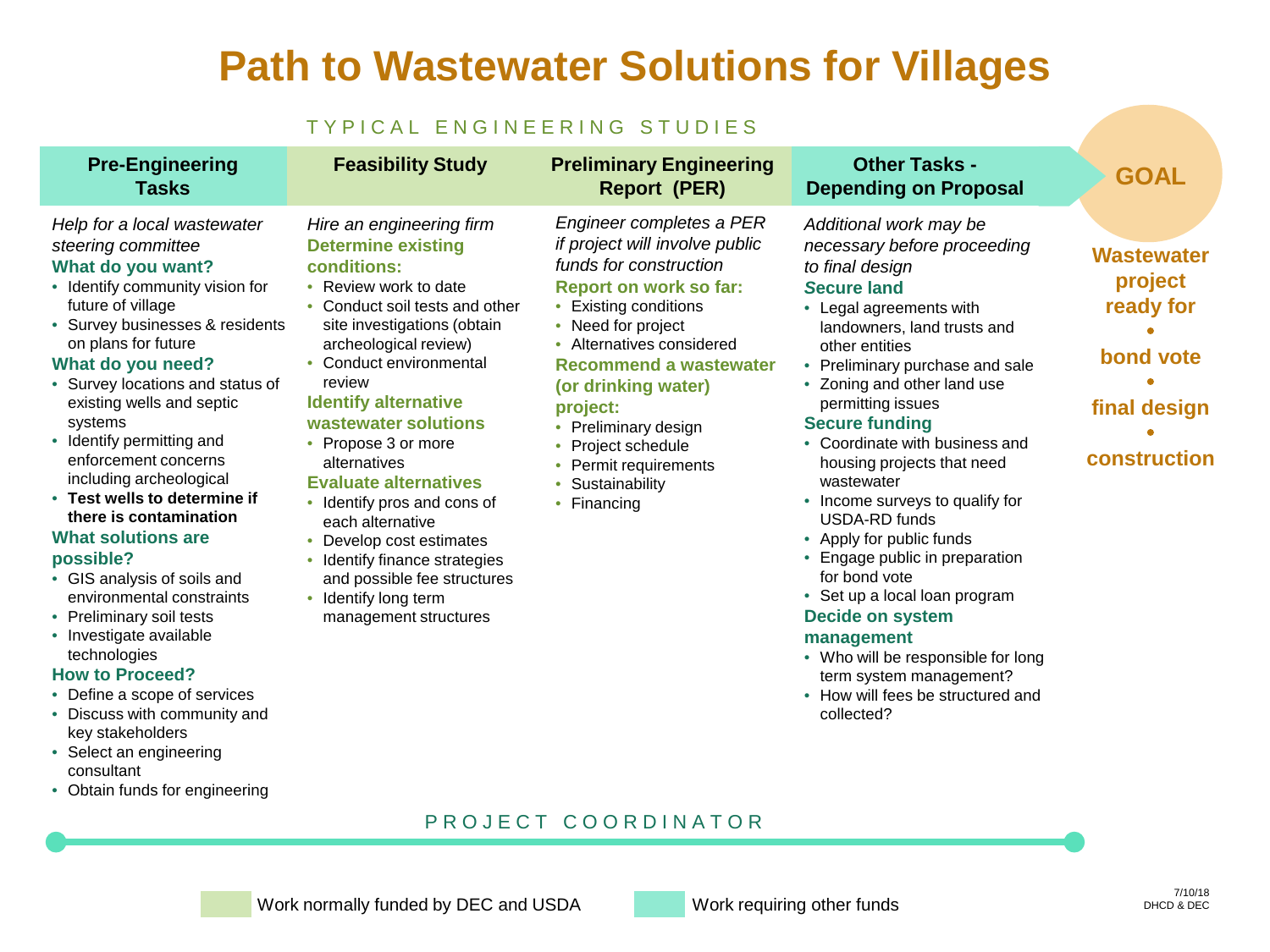### **Where to Find Help**



**[https://rcap.org/wp-content/uploads/2016/01/RCAP-](https://rcap.org/wp-content/uploads/2016/01/RCAP-Getting-Your-Project-to-Flow-Smoothly.pdf)Getting-Your-Project-to-Flow-Smoothly.pdf**

#### Wastewater Solutions for **Vermont Communities**

**Vermont Department of Housing** and Community Affairs



**[http://accd.vermont.gov/sites/accdnew/files/documents/C](http://accd.vermont.gov/sites/accdnew/files/documents/CD/CPR/DHCD-Planning-WW-Treatment-Options-Guidance.pdf) D/CPR/DHCD-Planning-WW-Treatment-Options-Guidance.pdf**

#### **Guidebooks for Getting Started**